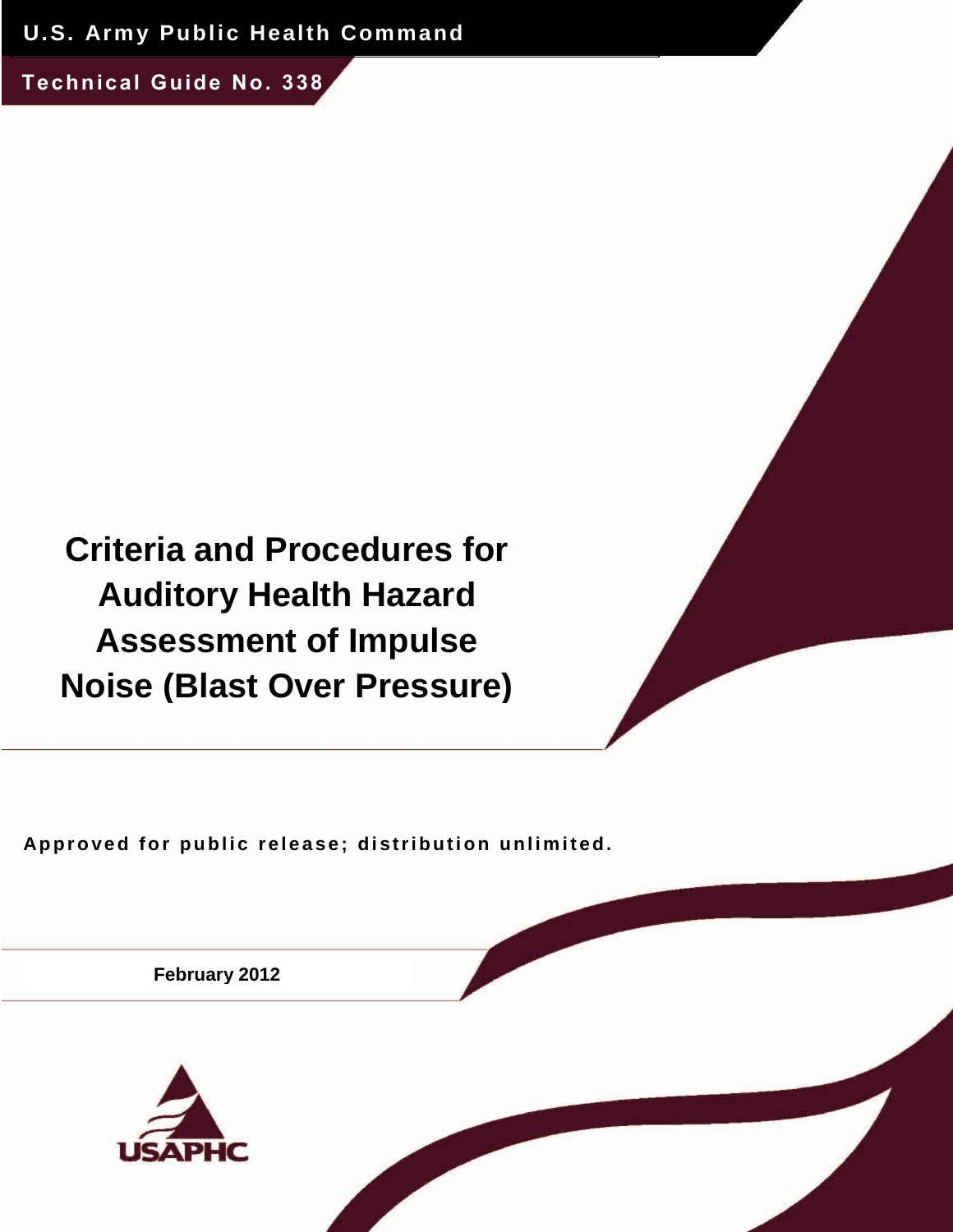# **ACKNOWLEDGEMENTS**

This U.S. Army Public Health Command Technical Guide was prepared by Mr. Charles Jokel, Army Institute of Public Health Occupational and Environmental Medicine Portfolio and Mr. James H. Patterson, Patterson Consulting.

Use of trademark name(s) does not imply endorsement by the U.S. Army but is intended only to assist in the identification of a specific product.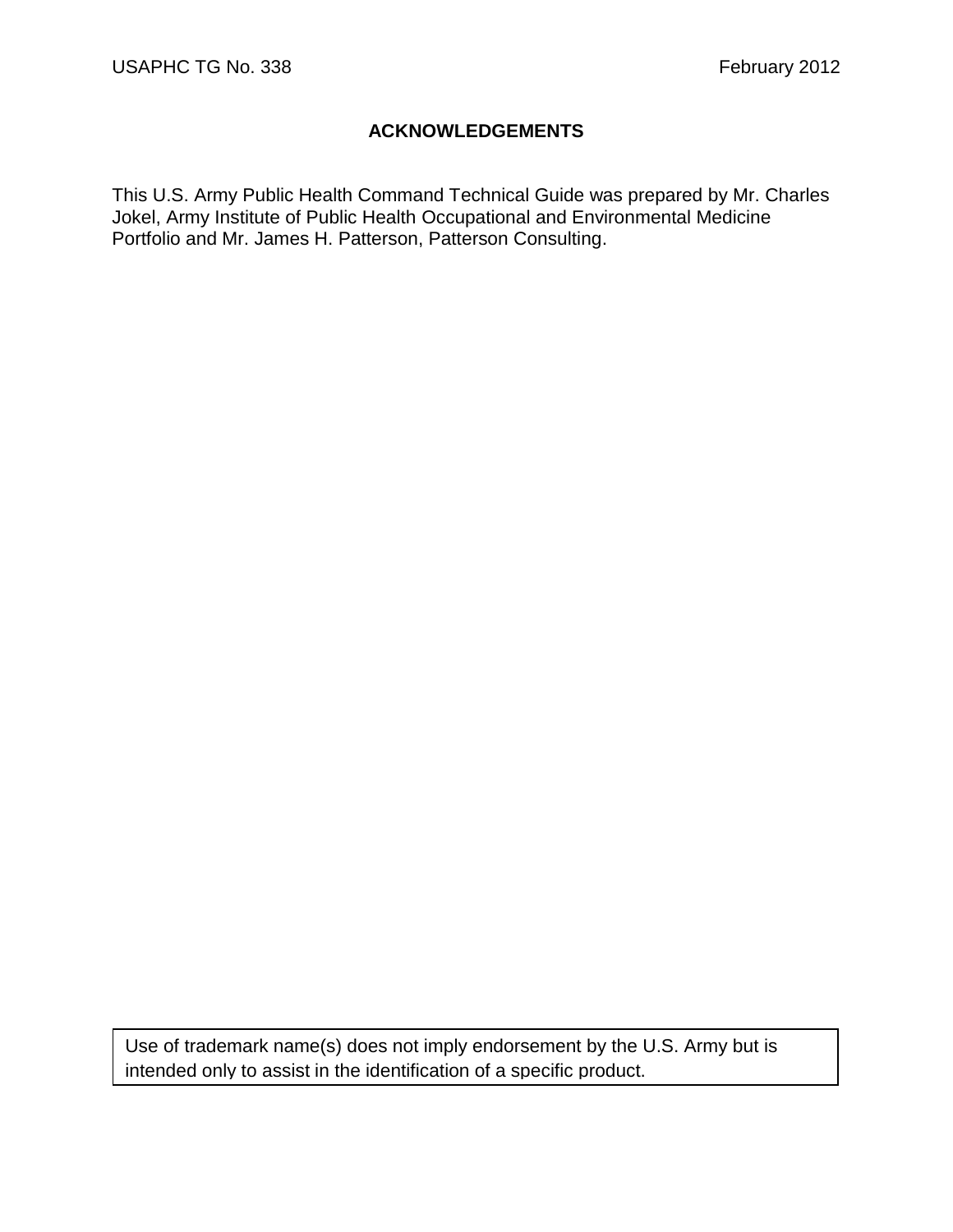## **1. PURPOSE**

This technical guide describes the current criteria and procedures for estimating the maximum safe exposure to impulse noise from an auditory injury perspective. Criteria for estimating a non-auditory injury are not covered in this document.

## **2. REFERENCES**

Appendix A provides a list of references used to prepare this technical guide.

# **3. BACKGROUND**

Historically, the procedures for assessing the health hazards associated with weapons firing noise (also called blast over pressure (BOP)) were based on formulas contained in MIL-STD-1474D, Requirement 4 (reference 1) and its previous versions. These formulas use peak pressure level (PPL, in dB) and B-duration (B, in ms, a measure of the persistence of an impulse sound, as defined in MIL-STD-1474D) to calculate an allowable number of rounds (ANOR) that can be fired in a 24-hour period without a significant risk of hearing loss. These formulas assume that a certain level of hearing protection will be used by personnel exposed to the weapons noise. In the 1980s and 1990s, a number of research studies showed that the ANOR derived from MIL-STD-1474D were overly conservative (references 2, 3, and 4). In 1990, the U.S. Army Office of The Surgeon General approved a limited exception to the use of MIL-STD -1474D (references 5 and 6). This exception is currently known as the "Free Field (FF) exception." The FF exception allows the use of different formulas to calculate the ANOR provided the pressure trace meets a set of requirements to qualify for the exception. These formulas are based only on the peak level. See paragraph 3.2 below for a detailed discussion.

Furthermore, until 2010, the ANOR per day described in a health hazard assessment (HHA) were derived from the worst-case (WC) test round using either the MIL-STD-1474D formulas or the FF exception formulas. Use of the WC test round added another layer of conservatism to the HHA process. In 1997, Patterson proposed an alternative procedure to using the WC test round (reference 7). This method still uses the appropriate formulas from MIL-STD-1474D or the FF exception to calculate the estimated ANOR for each test round, but instead of taking the WC round, it uses all test rounds to calculate an ANOR by accumulating the hazard associated with each test round. This method has come to be known as the proportional dose (PD) method for calculating ANOR. In 2010, the U.S. Army Public Health Command (USAPHC) adopted this PD method for calculating ANOR for the HHA. This guide documents how to calculate ANOR using the MIL-STD-1474D, FF criteria, and PD method. From an auditory perspective, these calculations estimate the maximum safe use of a weapon system.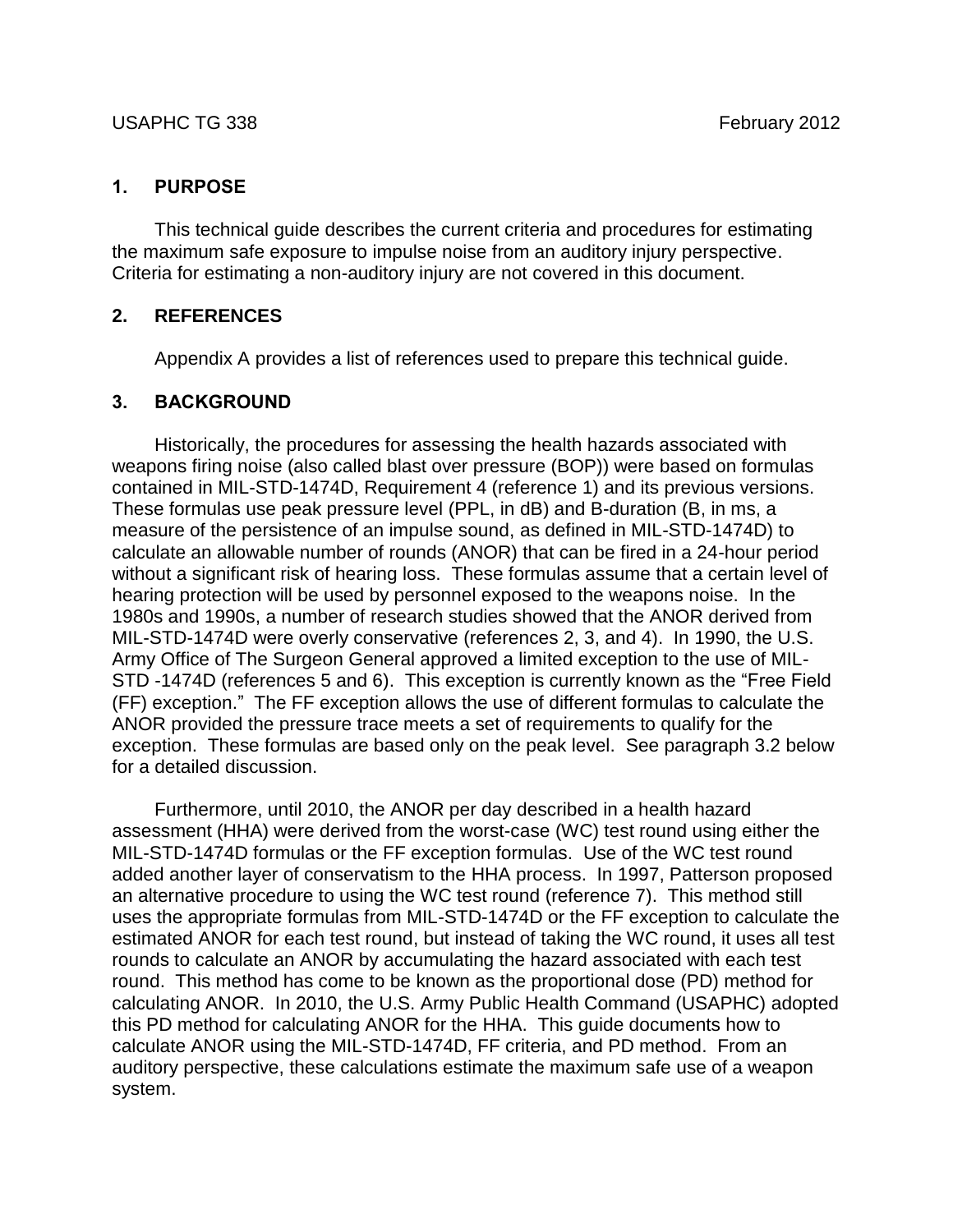#### **3.1 MIL-STD-1474D Criteria Allowable Number of Rounds Calculations**

The exposure limit criteria in MIL-STD-1474D, Requirement 4 are presented as four limit curves labeled W, X, Y, and Z in Figure 4-1 of the standard. These curves are plotted as PPL as a function of B. The W curve is a constant 140 decibels (dBP) for all durations. This is the "no protection" limit, and the ANOR for PPL below this level are unlimited. For levels at or above 140 dBP, hearing protection is required and the ANOR per day are limited by the PPL and B-duration. The Z-curve described the maximum allowable exposure to prevent non-auditory injury. Currently, this curve is only used for triggering a non-auditory assessment using the INJURY model, which is not covered in this guide. As a point of reference, the Z-curve corresponds to an ANOR of five rounds per day. Equations 1 and 2 present the currently used formulas for the ANOR per day for auditory hazard assessment when the PPL exceeds 140 dBP.

Case 1: B-duration less than or equal to 200 milliseconds (ms)

$$
ANOR = INT(10^{(2+((167+6.64 \times LOG10(200/B)-PPL)/5))})
$$
 (Equation 1)

Case 2: B-duration greater than 200 ms

ANOR =  $INT(10^{(2+((167-PPL)/5))})$ ) (Equation 2)

The INT function truncates the total value to yield a whole number. PPL is the peak pressure level in dB, and B is the B-duration in ms from the test data.

Equations 1 and 2 express the formulas that define the shape of the X, Y, and Z curves with the number vs. peak level trading rule (5 dB for a 10-fold change in ANOR) that is implicit in the MIL-STD-1474D. These equations allow interpolation between and extrapolation outside of the X, Y, and Z-curves. The equations are applied to weapon noise test data to estimate the single hearing protection MIL-STD-1474D ANOR required. The ANOR is multiplied by 20 if double hearing protection is worn.

#### **3.2 Requirement to Qualify for the Free Field Exception to MIL-STD-1474 D Allowable Number of Rounds**

The process for deciding if a pressure trace meets the requirements for the FF exception is presented below.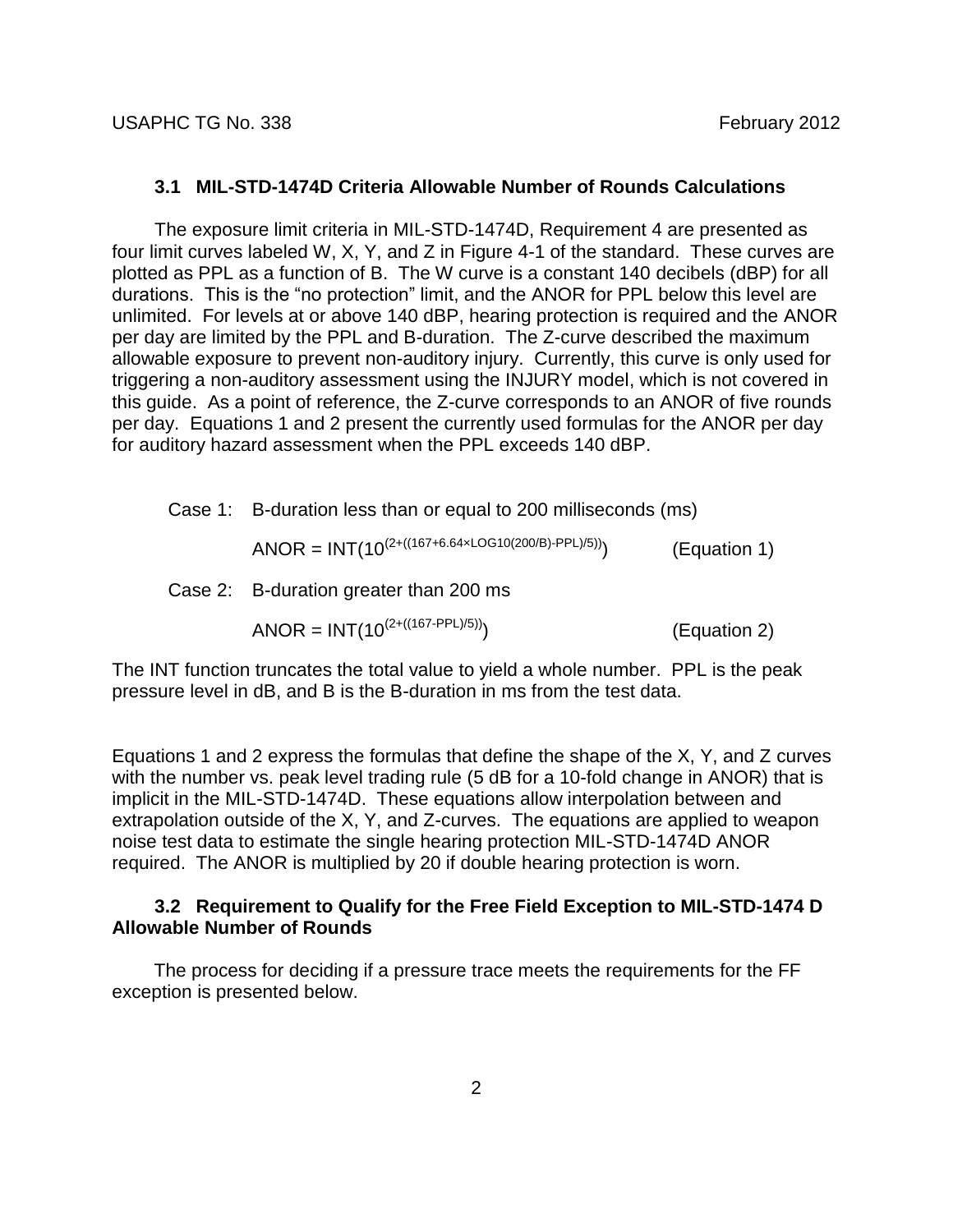First, for the FF exception to apply, the weapon must be fired in the open. If that is the case, the next step is to determine if the A-duration (time in ms for the impulse pressure to first return to equilibrium) is between 1 and 6 ms and if the B-duration is less than 60 ms. If either of these duration requirements is **not** met, the pressure wave does not qualify for the FF exception and the test round should be classified as not free field (NFF).

If the duration requirements are met, the final step is to look for multiple peaks in the weapon noise pressure signature. Signatures with only one or two significant peaks are considered FF. Signatures with three or more significant peaks are considered NFF. Significant peaks are those greater than 50 percent of the actual over pressure of the highest peak and not 50 percent of the decibel level of the highest peak pressure. To count significant peaks, start at the initial rise in pressure and find the first over pressure that exceeds 50 percent of the highest peak over pressure. This will always occur before the end of the B-duration. It is not necessary to find the actual local maximum. From the first over pressure greater than 50 percent of peak over pressure, find the next point where the pressure drops below baseline. This will occur at the end of the A-duration in cases where the initial peak is the largest, but not if the initial peak is not the highest. This defines the existence and location of the first significant peak. From this baseline crossing, look for the next pressure that is above baseline by at least 50 percent of the highest peak over pressure. This defines the existence of a second significant peak. It is only necessary to search until the end of the B-duration. If no second peak is found, the signature qualifies for the FF exception, and the test round should be classified as FF. If a second peak above 50 percent of the peak over pressure is found, then look for the next point that drops below baseline. From this baseline crossing, look for another point where the pressure is at least 50 percent of the highest peak above baseline (i.e., the third peak). Again, it is only necessary to search until the end of the B-duration. If the third peak is not found, the signature qualifies for the FF exception, and the test round should be classified as FF. If the third peak is found, the signature does not qualify for the FF exception and the test round should be classified as NFF.

#### **3.3 Free Field Criterion Allowable Number of Rounds Calculations**

The calculation of ANOR using the FF criterion only depends on the PPL and not the B-duration. Equations 3 through 8 present the basic formulas for the FF ANOR.

For A-durations between 2 and 6 ms and B-durations less than 60 ms the ANOR are: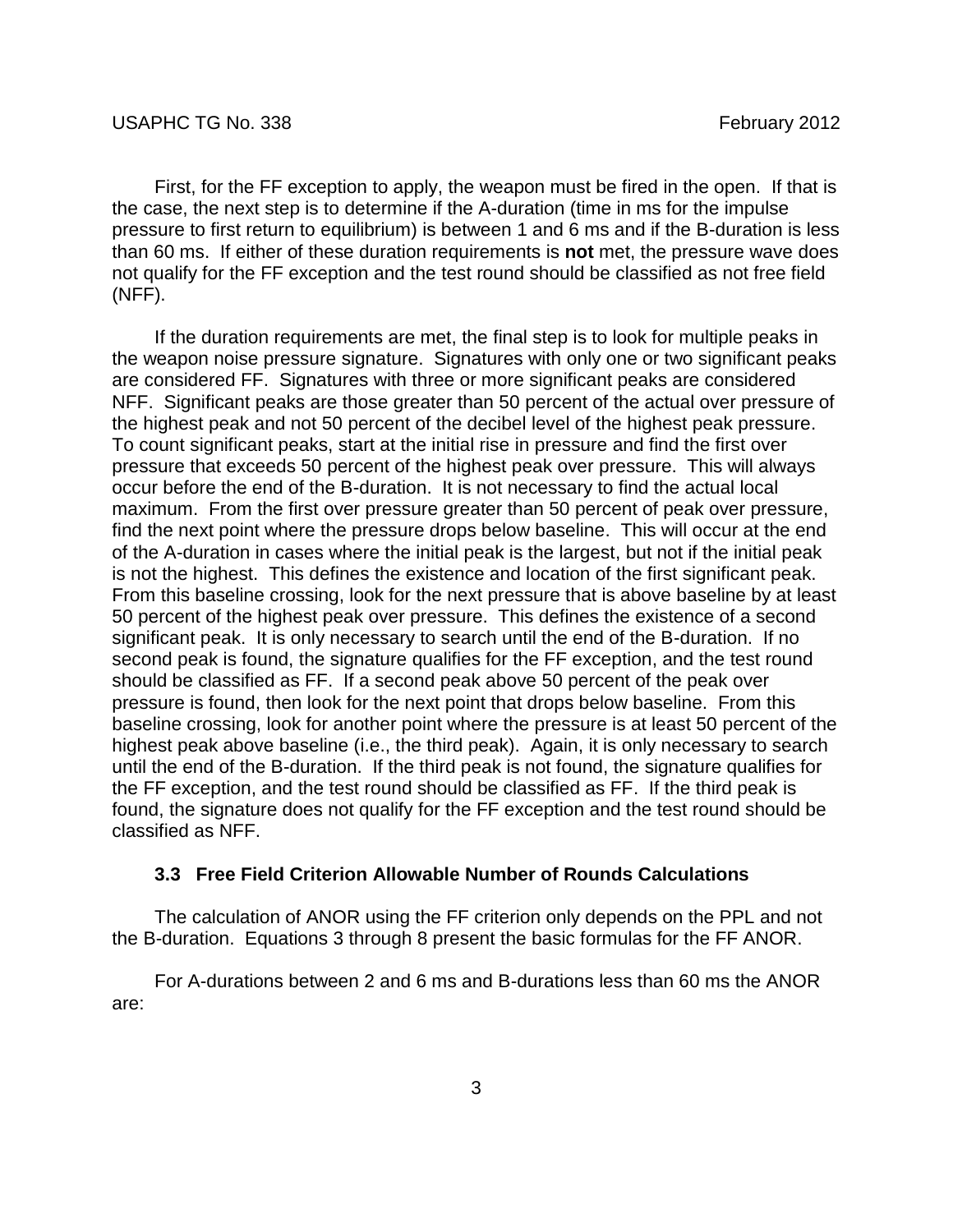| Case 1: $PPL > 190$ dBP                    |              |
|--------------------------------------------|--------------|
| $ANOR = 0$                                 | (Equation 3) |
| Case 2: $187$ dBP $\lt$ PPL $\leq$ 190 dBP |              |
| $ANOR = 6$                                 | (Equation 4) |
| Case 3: PPL $\leq$ 187 dBP                 |              |
| ANOR = $INT(10^{(2+((187-Peak)/10))})$     | (Equation 5) |

The INT function truncates the total value to a whole number. PPL is the peak pressure level in dBP from the test data.

Examples:

A PPL of 187 dBP results in an ANOR = 100

A PPL of 177 dBP results in an ANOR  $= 1000$ 

For A-durations between 1 and 2 ms and B-durations less than 60 ms the ANOR are:

| Case 1: $PPL > 190$ dBP                                     | (Equation 6) |
|-------------------------------------------------------------|--------------|
| $ANOR = 0$                                                  |              |
| Case 2: 187 dB < PPL $\leq$ 190 dBP                         |              |
| $ANOR = 3$                                                  | (Equation 7) |
| Case 3: PPL $\leq$ 187 dBP                                  |              |
| ANOR = INT(0.5 $\times$ 10 <sup>(2+((187-Peak)/10))</sup> ) | (Equation 8) |

The INT function truncates the value to a whole number. PPL is the peak pressure level in dB from the test data.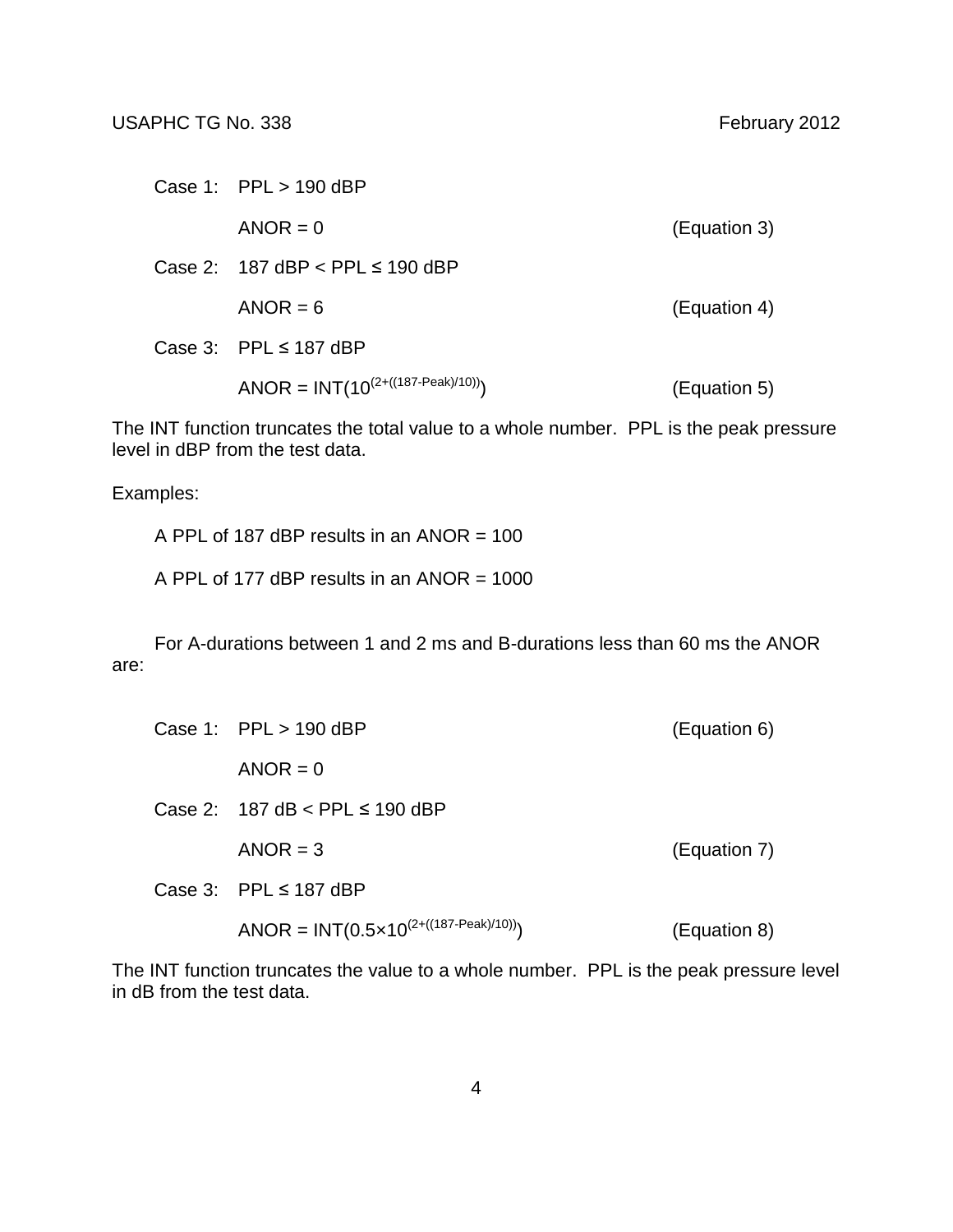Examples: (these are ½ of the ANOR for A-durations between 2 and 6 ms)

A PPL of 187 dBP results in an ANOR = 50

A PPL of 177 dBP results in an ANOR = 500

For all other A-durations and B-durations the FF is not applicable. The pressure signatures are not FF. The level vs. ANOR trading rule for the FF criterion is 10 db for a10-fold change in ANOR. This is different from the MIL-STD-1474D rule.

## **3.4 Proportional Dose Calculation for Estimating Allowable Number of Rounds**

The following paragraphs describe how to implement the proportional dose (PD) calculation for estimating the ANOR. This procedure can be used with any weapon system, but will most likely be applied only to artillery and mortar systems. The PD calculation is not expected to be used with small arms, because WC assessments for small arms are generally acceptable without the more complex and expensive work involved in doing a PD calculation, or with shoulder-fired weapons due to the low likelihood of improving ANOR results.

The PD calculation uses a "traditionally" determined ANOR for each pressure signature to produce a noise dose fraction (DF) associated with that ANOR. The DF is defined as 1/ANOR. Since the ANOR is inversely related to its hazard, the DF is a direct indication of the hazard. There are three different traditionally determined ANOR values possible: the ANOR based on MIL-STD-1474D (Equations 1 and 2); the ANOR using the FF exception (Equations 3 through 5); and  $\frac{1}{2}$  the ANOR using the FF exception, which applies when there is an A-duration of between 1 and 2 ms (Equations 6 through 8). Typical data sets used in the PD calculation may contain DF values determined from any combination of the traditional ANOR. A screening process is used in the PD calculation to determine which traditional ANOR to apply to each noise sample. In the final calculation, the individual DFs within a data set are rank ordered from highest to lowest and added until they total 1. The number of DFs that can be added without exceeding a sum of 1 is the PD ANOR. If the sum of the DF is less than 1 after all the data are added, start at the top of the list again and keep adding until the sum reaches 1. Use as many passes through the data set as needed to get to a summed DF of 1. The number of data points involved in this process defines the PD ANOR. The PD determined value will always be greater than or equal to the traditionally determined ANOR. Appendix B illustrates the process using an example data set.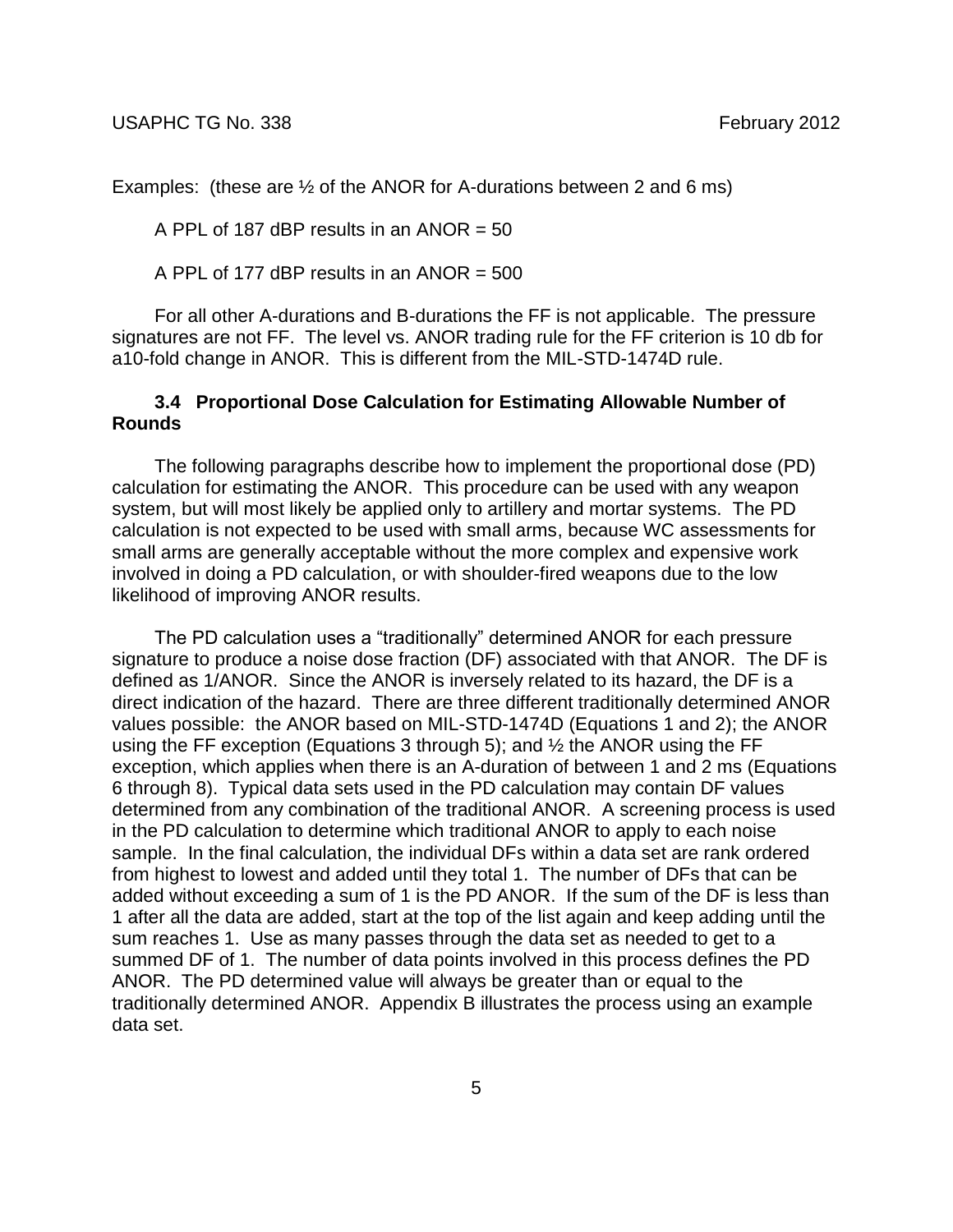PD calculations require a larger number of test rounds than the traditional analysis. Traditionally, testing has been done with as few as five rounds for a given test condition. The number of test rounds required for PD calculations should be at least 20 and preferably 30 or more; fewer samples can yield potentially misleading results due to variability inherent in the calculation procedure with small sample sets. For some systems, certain test variables can be lumped together in the PD calculation to increase the amount of data available for the calculation. For artillery and mortar systems, the primary test variables affecting noise are charge increment (firing zone), crew position (gauge location), azimuth (AZ), quadrant elevation (QE), and temperature conditioning of the charge. However, only AZ and QE are combined in a PD calculation. Firing zone or charge increment and crew position is always assessed individually due to the significantly different noise characteristics for each. Thus, separate PD calculations are done for each charge increment and crew location. Temperature conditioning is also assessed separately because this variable does not come into play during any 24-hour use scenario. Instead, separate assessments of the effect of temperature conditioning are done, and WC temperature is used with the main body of testing. In other words, once it is determined whether hot, cold or ambient temperature conditioning produces the most noise, that temperature condition is used for the rest of the testing. This leaves variations in AZ and QE, which can both change during a 24-hour use scenario, and the data from these variables are combined in the PD calculation for each charge increment. The test parameters for AZ and QE should be chosen to cover the range of operationally relevant values, and the number of rounds at each parameter value should reflect the operational use of the system to the extent possible. To obtain the sufficiently populated data set, combine the testing done at different AZ and QE for each charge increment, but keep the data separate for each crew (gauge) position. Take sufficient samples to yield at least 20 data points.

For data sets where the highest level is greater than 185 dBP, all FF ANOR that are greater than 141 should be replaced with an ANOR of 141. The result of this modification will reduce the PD ANOR, but it will also reduce the likelihood of an overestimate of PD ANOR as the peak levels approach the 187 dB peak level where the FF ANOR drop to 6. This modification can be implemented by testing the set of test data used in the PD calculation to see if any PPL is greater than 185 dBP.

Note: The basic PD method can be used for other methods of rating the hazard of test data as long as the method provides a way to estimate ANOR from each test round. For example, the Auditory Hazard Assessment Algorithm for Humans (AHAAH) model yields hazard units calculated from each pressure record analyzed by the model. A "full dose" is considered to be 500 units. So, 500 divided by the AHAAH units from each round is an estimate of the ANOR. Since the PD calculation uses 1/ANOR as the DF, the AHAAH units/500 is the DF based on the AHAAH model. The data would be rank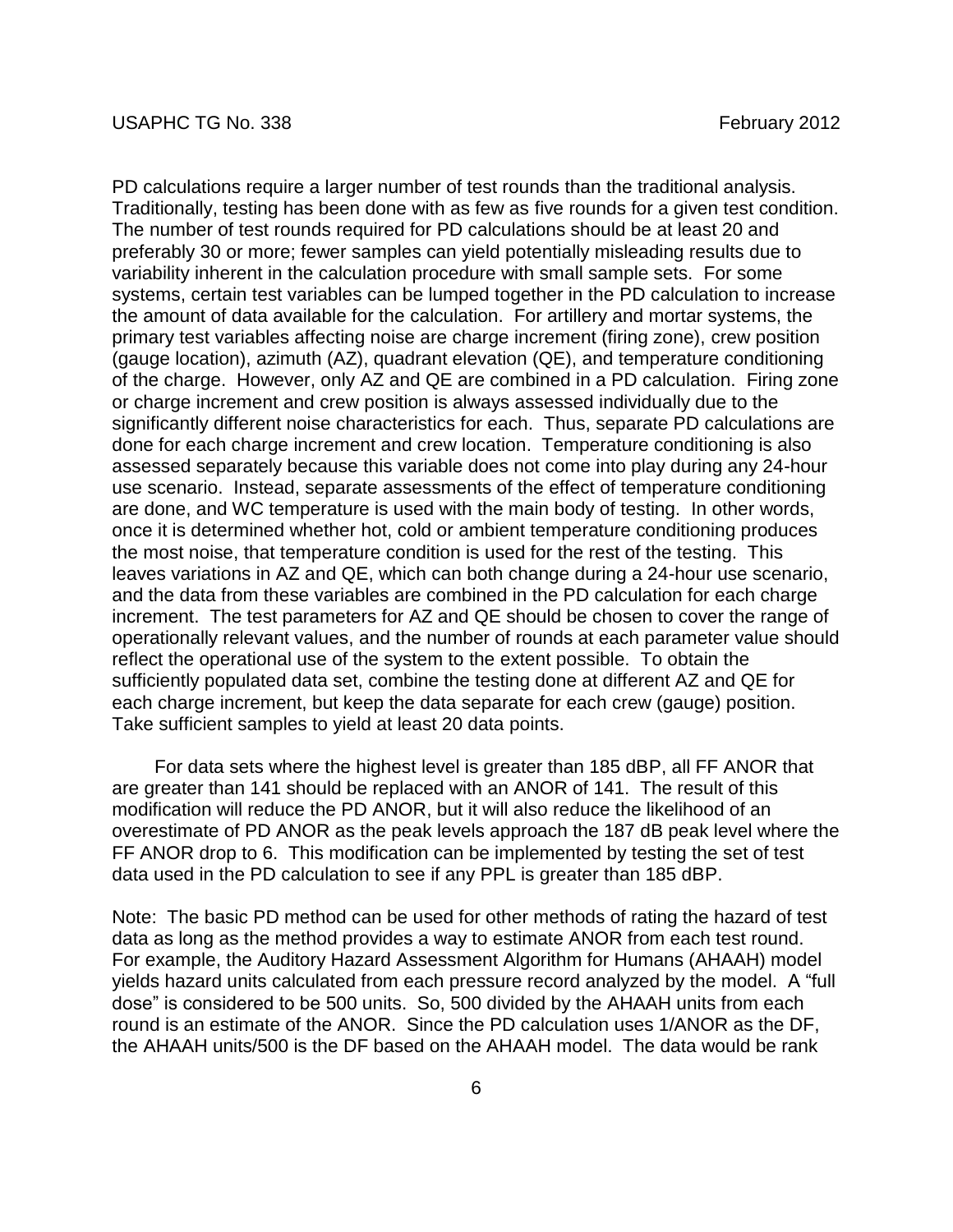ordered by AHAAH units from highest to lowest. These DFs can be accumulated as discussed above to produce the PD ANOR for each charge and gauge location. The units can also be added directly. In this case, the criterion for stopping is modified to be 1 below the minimum number of test rounds required for the sum to exceed 500. Similarly, an A-weighted equivalent level (Leq)-based criterion can be used to derive an ANOR for each test round. The PD method could be applied to these ANOR in a straight forward way.

## **3.5 Safety Margins for Allowable Number of Rounds Calculated Using the Proportional Dose Method**.

The traditional method for establishing the ANOR guidance in HHAs was to use the WC ANOR from a group of test rounds. This method embodied a safety margin, in addition to the safety margins inherent in the criteria that generated the ANOR estimates, by treating all rounds as being as hazardous as the WC test round. The PD method was adopted to better reflect a true hazard by using more of the test data to establish the ANOR guidance, thus reducing the safety margin. The following paragraphs address the remaining safety margins.

The first line of safety margin is in the basic criteria used to estimate the hazard of individual test rounds. There are two criteria currently being used: MIL-STD-1474D and the FF exception to MIL-STD-1474D. For heavy weapons noise, the MIL-STD-1474D ANOR are known to be more conservative than the FF criterion by 10 dB or more (reference 8). This is a large safety margin. Any PD calculation that includes ANOR derived from MIL-STD-1474D estimates incorporates some of this conservatism. The greater the proportion of test rounds that are evaluated using the MIL-STD-1474D, the more conservative the PD ANOR become and the larger the safety margin. The FF exception to MIL-STD-1474 allows a greater ANOR for the same peak level provided the requirements to qualify for the FF exception are met. This criterion has a smaller safety margin built into it. The criterion was derived from human volunteer studies that used temporary changes in hearing thresholds as an indicator that the exposure was approaching hazardous levels. The margin between small temporary changes in hearing and permanent hearing loss is in the range of 3 to 10 dB. The human studies also used degraded hearing protection which means an additional safety margin exists if good hearing protection is used. Therefore, PD calculations based on ANOR from FF estimates still contain significant margins of safety. Studies of the variability of PD ANOR estimates suggest that overestimates of PD ANOR are unlikely to be greater than 2 to 3 dB peak equivalent. For most heavy weapons noise this amount of overestimate of ANOR is covered by the margin of safety in the basic criteria.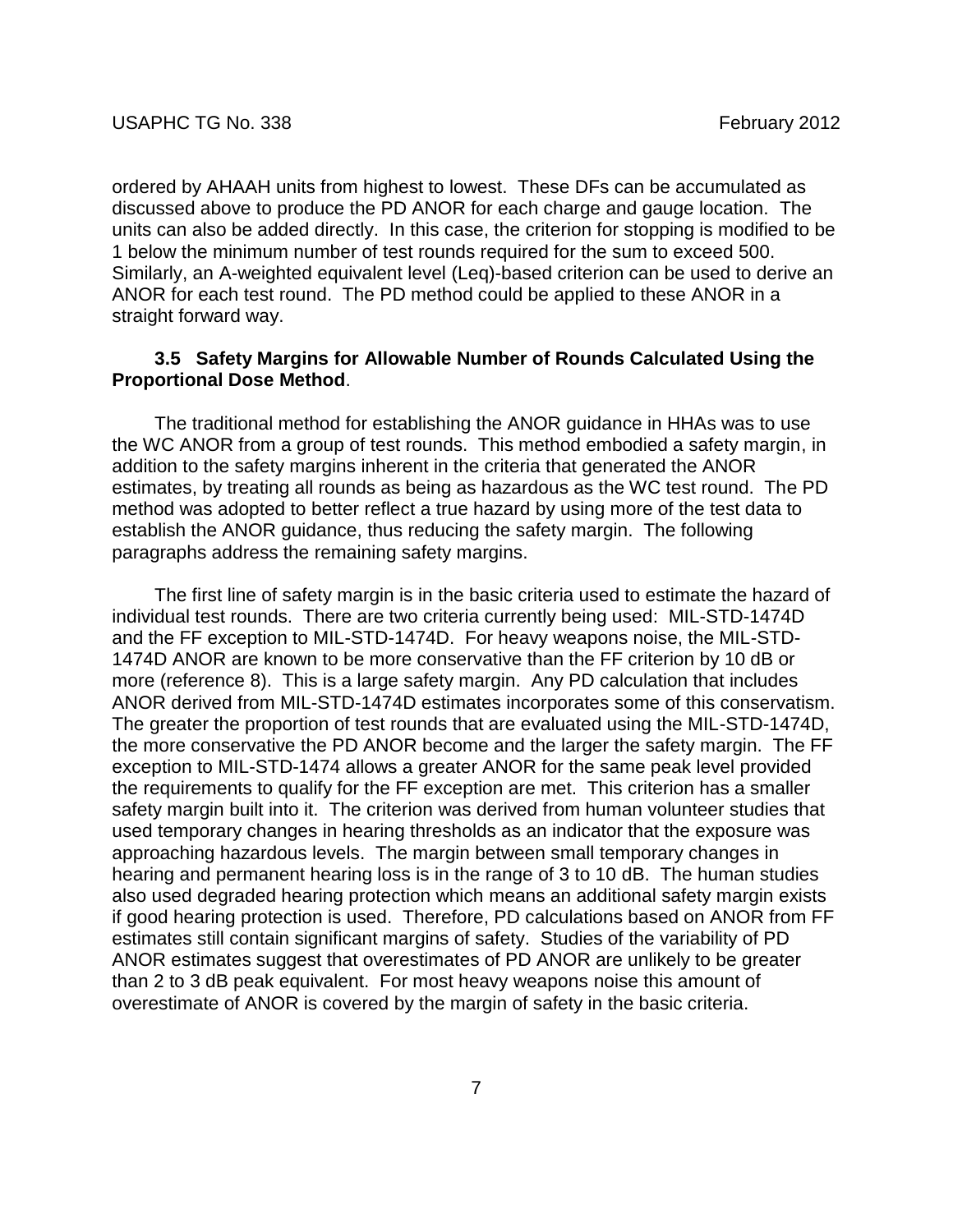The FF criterion has a precipitous drop in ANOR at 187 dBP peak level (100 to 6). For any system that produces peak levels approaching 187 dBP, there is some concern that the margin of safety may be too thin. If the test data include rounds that fail to meet the requirements for the FF exception, the conservatism in the MIL-STD-1474D ANOR should provide an adequate additional margin of safety. When all test rounds meet the FF requirements, the following modification to the PD calculation is used to provide an additional margin of safety. If any test round has a peak level greater than 185 dBP, then all ANOR used in the PD calculation are capped at 141 rounds. This serves to reduce the likelihood of overestimates of PD ANOR and to reduce the range of variability of the estimates. This modification will have no effect on systems that produce levels of approximately 180 dBP. Crew areas around current 105 millimeter (mm) and 155 mm howitzers are in this range and should not be affected.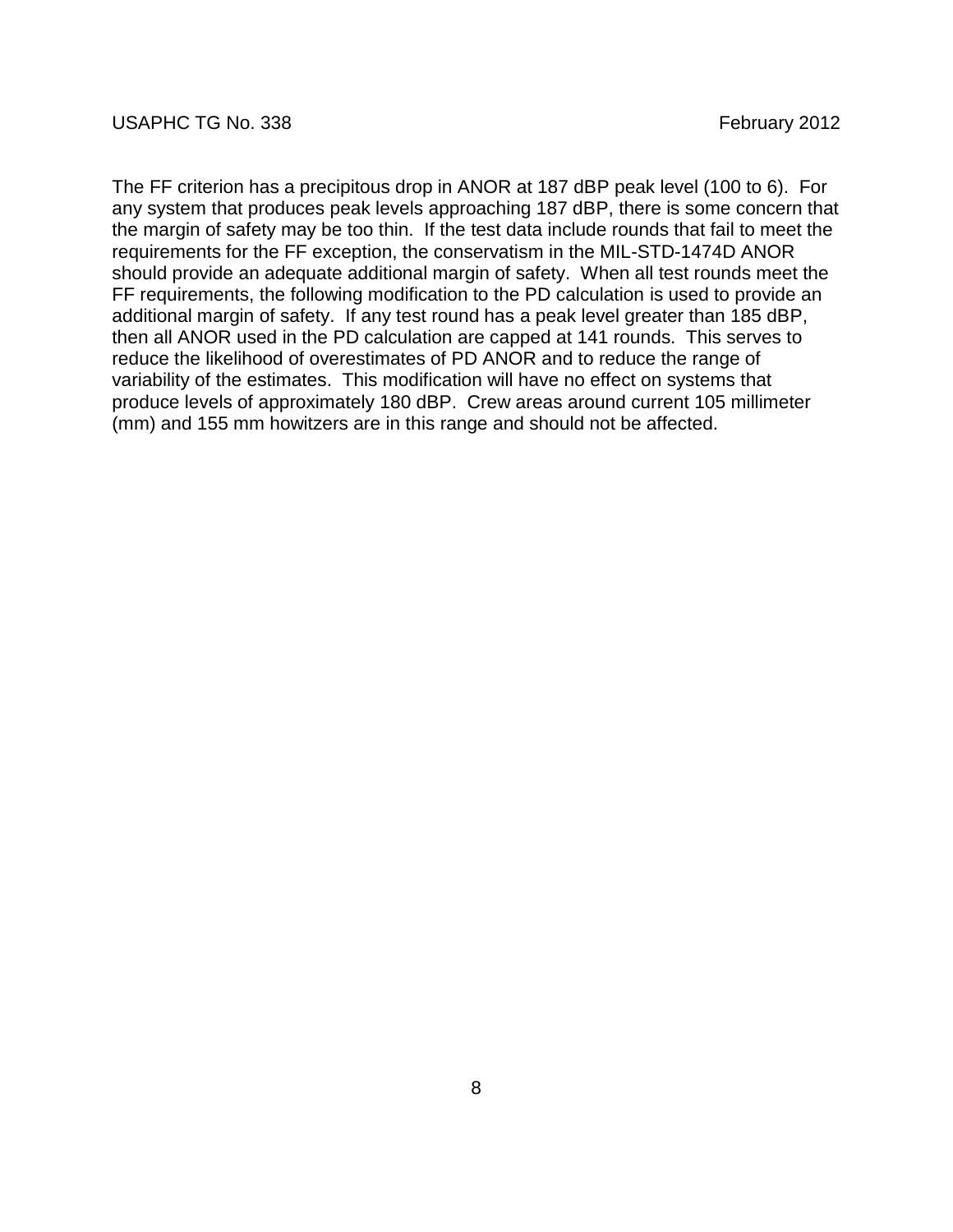# **Appendix A**

## **References**

1. Department of Defense Design Criteria Standard: Noise Limits, MIL-STD-1474D, 12 February 1997.

2. Patterson, J.H., Jr., B.T. Mozo, R.H. Marrow, R.W. McConnell, I.M. Lomba-Gautier, and D.L. Curd. 1985. Direct determination of the adequacy of hearing protective devices for use with the M198, 155mm towed howitzer. U.S. Army Aeromedical Research Laboratory (USAARL) Report No. 85-14.

3. Patterson, J.H., Jr. and B.T. Mozo. 1987. Direct determination of the adequacy of hearing protection for use with the VIPER. USAARL Report No. 87-9.

4. Patterson, J.H., Jr. and D.L. Johnson. 1990. Determination of occupational exposure limits for very high intensity impulses, 120th Meeting of the Acoustical Society of America, San Diego, California.

5. Memorandum, USAEHA, HSHB, 12 February 1991, subject: Minutes of Executive Session on Modification of the Impulse Noise Damage Risk Criteria, 12 December 1990, U.S. Army Environmental Hygiene Agency, Aberdeen Proving Ground, Maryland.

6. Memorandum, USAARL, SGRD-UAS-AS, 21 December 1990, subject: Proposed Changes in Blast Over Pressure Health Hazard Assessment Procedures, Final Recommendations.

7. Patterson, J.H., Jr., 1997. Proposed new procedure for estimating allowable number of rounds for blast over pressure hazard assessment. USAARL Report No. 98-03.

8. Johnson, D.L., 1994. Blast over pressure studies with animals and men: a walk up study. USAARL Contractor Report No. 94-2.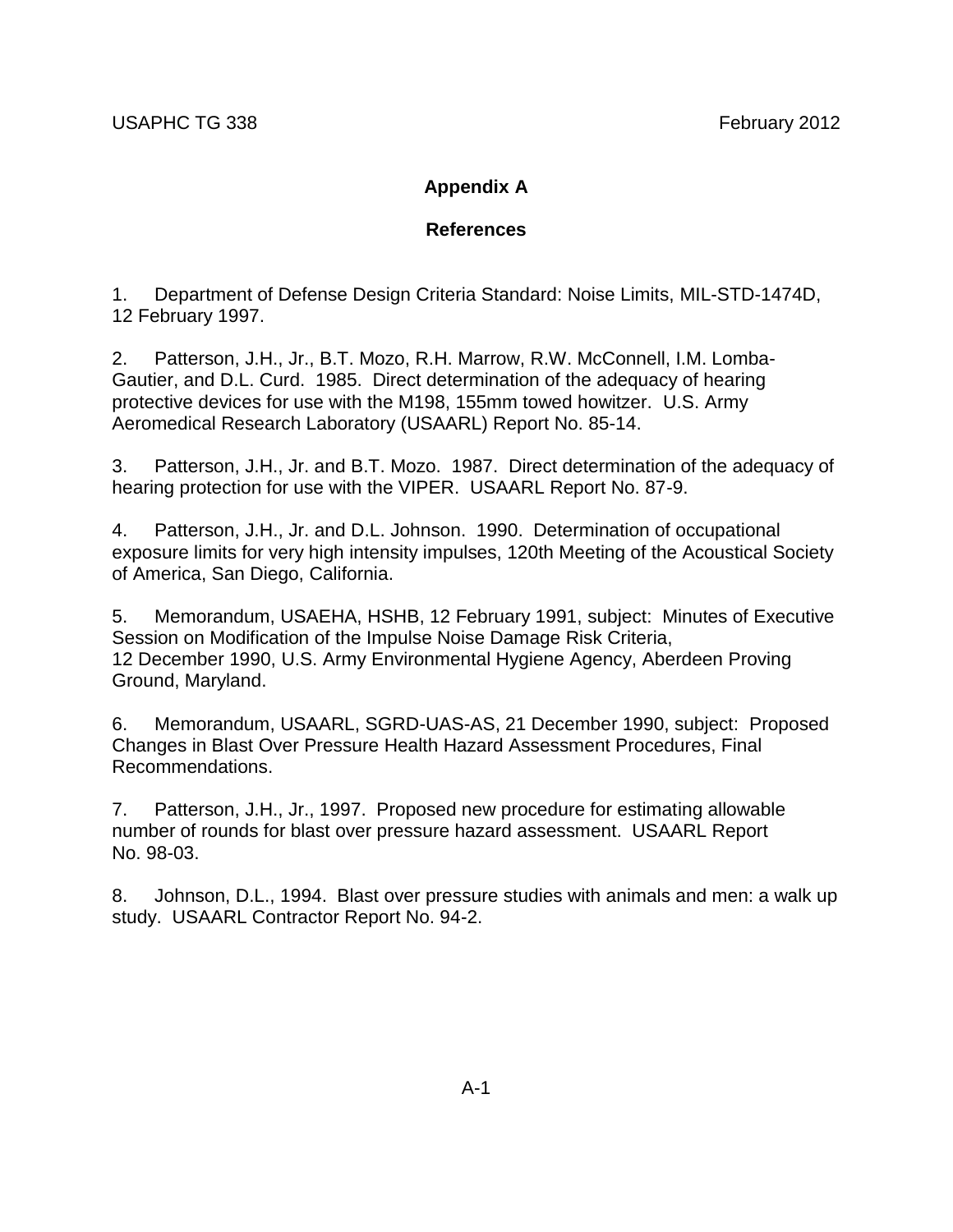#### **Appendix B**

### **Example of the Process for Proportional Dose Calculations Using Excel® Spreadsheets**

Figures B-1 through B-3 are examples of Excel spreadsheets that illustrate the development of the proportional dose (PD) calculation of allowable number of rounds (ANOR). Figure B-1 shows an example of a data set that would be used in a PD calculation. Note that the data set presented is for a particular increment charge (zone 7) and crew position (ch004). Other data sets would be used in separate PD calculations for different charge increments or crew locations. The data set can be derived from a copy of the typical Excel work book provided by Yuma Proving Ground (YPG) for their testing, but may need to be customized for other test sites. Delete irrelevant YPG data such as ground plane channels and warmer/conditioner round data and other data columns not used in this analysis. Add columns for FF ANOR, FF/2 ANOR (the FF ANOR for short A-duration rounds), scoring for FF or NFF, FF ANOR for PD, and ANOR for PD calculations. The values for the MIL-STD-1474D ANOR are generally provided in the YPG work books, but can be obtained from the other information using Equations 1 and 2 in this technical guide. The values in the FF ANOR and FF/2 columns come from Equations 3 through 5 and 6 through 8 in this guide. The scoring for the FF/NFF column will be done according to the rules for determining if a waveform meets the requirements for the FF exception. That means examining the details of each pressure signature in the data set. Leave the entry blank if it is FF, but mark it as NFF if it is not FF. The column labeled FF ANOR uses a decision tree dependent on the A-duration value as described above. For this example, cell K2 contains "=IF(E2<2,I2,H2)", cell K3 contains "=IF(E3<2,I3,H3)," etc. The last column in Figure B-1 selects between the appropriate FF ANOR and the MIL-STD ANOR, depending on the results in the Scored FF/NFF column. Cell L2 contains "=IF(ISBLANK(J2),K2,G2)", cell L3 contains "=IF(ISBLANK(J3),K3,G3)," etc. (Excel**®** is a registered trademark of the Microsoft Corporation.)

Figure B-2 shows an example of the same data set as in Figure B-1, but is sorted from low to high value of the ANOR for the PD calculation.

Now add 5 columns for DF, Cumulative DF, Residual, Counter, and PD ANOR. See Figure B-3. Fill the DF column with 1/ANOR for PD calculation (cell M2 contains "=1/L2", etc). Fill the Cum DF column with the running sum of the DF column across the rows that are to be included in the PD calculation. For this example, cell N2 contains "=M2" and N3 contains "=N2+M3", etc. The last row of the Cum DF column contains the sum of the DFs across all rounds being included in the calculation.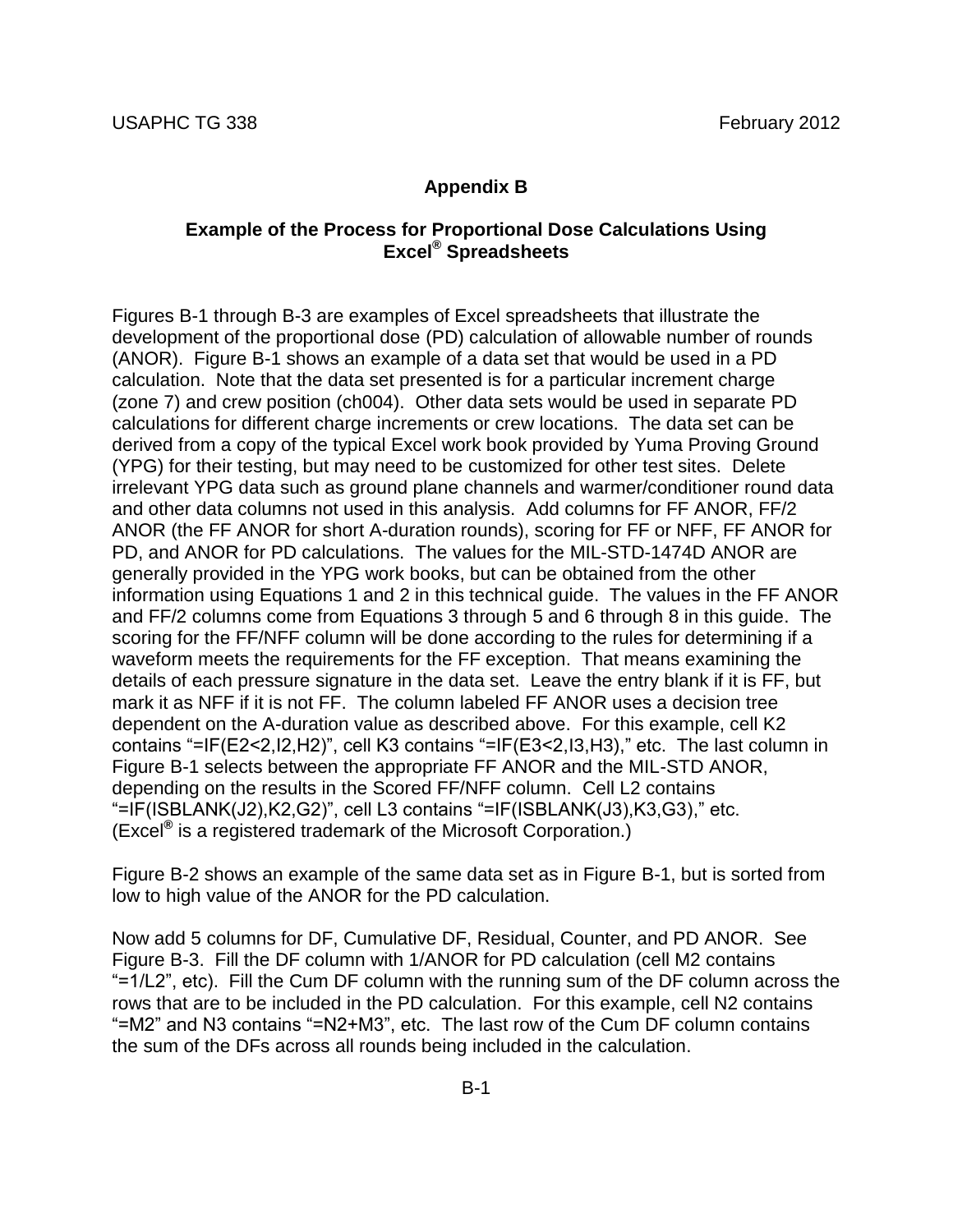If the Cum DF value is greater than 1, the PD ANOR will be less than the number of test rounds included in the calculation. Go back and count the number of rows above the first row that the Cum DF is greater than 1. This is the PD ANOR. If the last row in the Cum DF is less than 1, enter a formula in the last row of the Residual column that is 1- INT(1/Last row Cum DF)\*Last row CUM DF. In this example spreadsheet, the formula in cell O31 is "=1-INT(1/N31)\*N31." This is the amount of Cum DF left after N passes through all the test rounds ( $N = INT(1/Last$  row Cum DF). In this example N =  $INT(1/N31) = 17$ . The "counter" column is used to count how many rounds down the ordered list it takes to use up the residual. This is done by setting each cell in the Count column equal to 1 if the Cum DF column is less than or equal to the residual. For this example cell P2 contains the formula "=IF(N2<=O\$31,1,"NC")," P3 contains the formula "=IF(N3<=O\$31,1,"NC")" and so on through P31. The final PD ANOR is the number of data points in the calculation times N plus the number if rounds it takes to use up the residual. In this example,  $N = 17$ . There are 30 data points. There is 1 count in the counter column. This results in the PD ANOR equal to 511. Cell Q31 shows the PD ANOR and contains the formula: "=(COUNT(M2:M31)\*INT(1/N31))+COUNT(P2:P31)." The equations used in this example make the counting of PD ANOR work automatically whether or not the Cum DF is less than 1. Caution: In setting up a spreadsheet to do the PD ANOR calculations, be sure that all cell references are adapted correctly and \$ signs are used as in the example.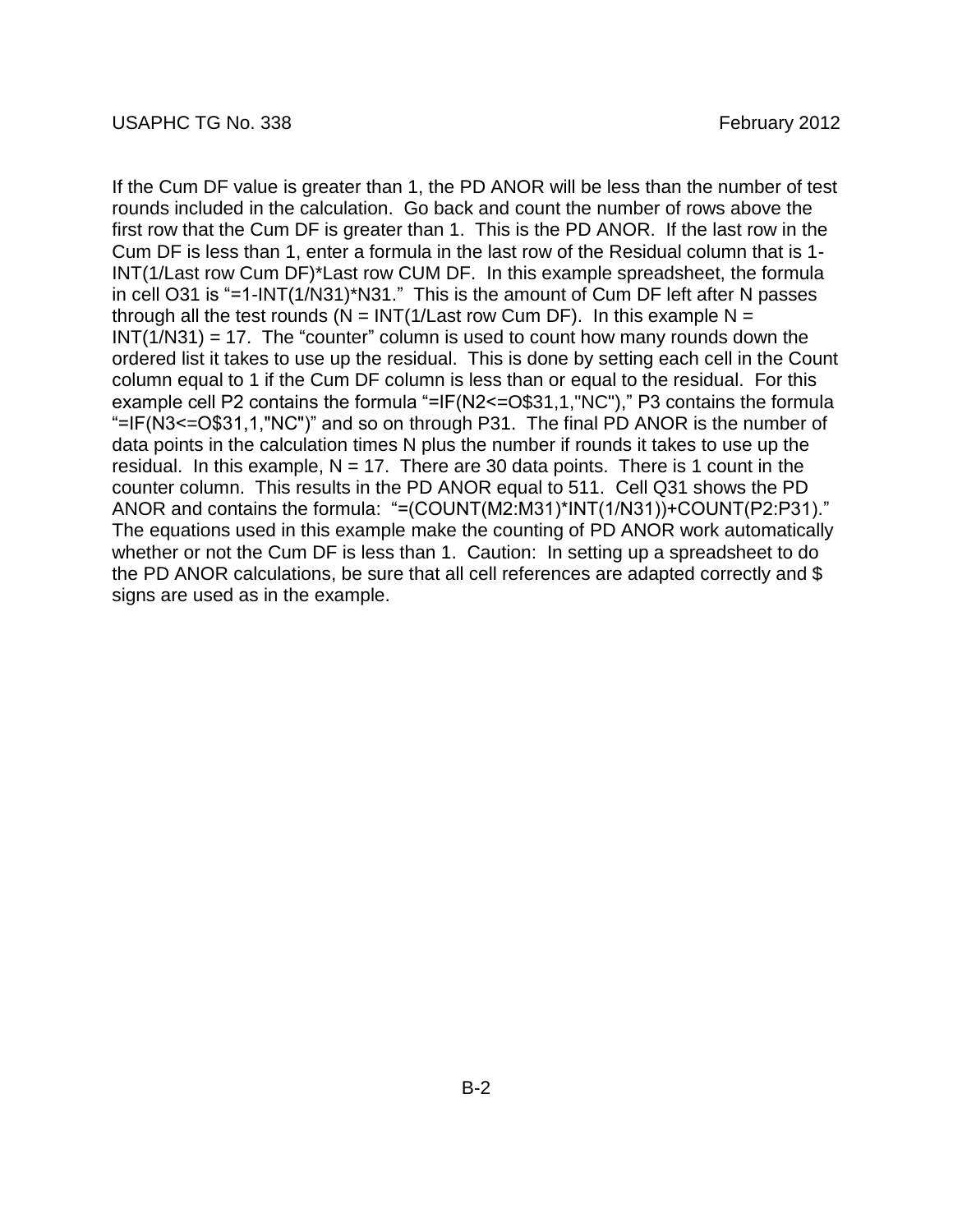|            |        |         | dB Peak   | $A -$           | $B -$    |                |             |             |               |             | <b>ANOR</b> |
|------------|--------|---------|-----------|-----------------|----------|----------------|-------------|-------------|---------------|-------------|-------------|
| Round      |        | Channel | (re:20uP) | <b>Duration</b> | Duration | <b>ANOR</b>    | <b>ANOR</b> | <b>ANOR</b> | <b>Scored</b> | <b>FF</b>   | for PD      |
| <b>Num</b> | Zone   | Name    | a)        | (mSec)          | (mSec)   | <b>MIL-STD</b> | <b>FF</b>   | FF/2        | <b>FF/NFF</b> | <b>ANOR</b> | Calc        |
| 533        | Zone 7 | Ch004   | 174.52    | 2.02            | 19.50    | 69             | 1770        | 885         |               | 1770        | 1770        |
| 534        | Zone 7 | Ch004   | 175.13    | 2.15            | 18.65    | 55             | 1538        | 769         |               | 1538        | 1538        |
| 535        | Zone 7 | Ch004   | 174.78    | 1.75            | 20.47    | 57             | 1667        | 833         |               | 833         | 833         |
| 536        | Zone 7 | Ch004   | 174.37    | 1.96            | 19.36    | 74             | 1830        | 915         | <b>NFF</b>    | 915         | 74          |
| 537        | Zone 7 | Ch004   | 175.08    | 2.03            | 20.32    | 50             | 1555        | 777         |               | 1555        | 1555        |
| 546        | Zone 7 | Ch004   | 174.83    | 1.91            | 19.65    | 59             | 1647        | 823         |               | 823         | 823         |
| 547        | Zone 7 | Ch004   | 175.03    | 1.92            | 20.37    | 51             | 1573        | 786         |               | 786         | 786         |
| 548        | Zone 7 | Ch004   | 174.82    | 1.76            | 20.36    | 56             | 1650        | 825         |               | 825         | 825         |
| 549        | Zone 7 | Ch004   | 174.45    | 1.99            | 19.32    | 72             | 1798        | 899         |               | 899         | 899         |
| 550        | Zone 7 | Ch004   | 174.54    | 1.65            | 19.33    | 69             | 1763        | 881         |               | 881         | 881         |
| 558        | Zone 7 | Ch004   | 175.15    | 1.95            | 19.33    | 52             | 1532        | 766         |               | 766         | 766         |
| 559        | Zone 7 | Ch004   | 175.01    | 2.03            | 19.23    | 56             | 1582        | 791         |               | 1582        | 1582        |
| 560        | Zone 7 | Ch004   | 175.40    | 1.86            | 18.43    | 49             | 1444        | 722         |               | 722         | 722         |
| 561        | Zone 7 | Ch004   | 175.00    | 1.78            | 19.86    | 53             | 1584        | 792         |               | 792         | 792         |
| 562        | Zone 7 | Ch004   | 175.66    | 1.77            | 20.48    | 38             | 1360        | 680         |               | 680         | 680         |
| 569        | Zone 7 | Ch004   | 174.78    | 1.72            | 20.57    | 56             | 1667        | 833         |               | 833         | 833         |
| 570        | Zone 7 | Ch004   | 175.31    | 2.01            | 19.84    | 46             | 1474        | 737         |               | 1474        | 1474        |
| 571        | Zone 7 | Ch004   | 175.61    | 1.92            | 20.14    | 39             | 1376        | 688         |               | 688         | 688         |
| 572        | Zone 7 | Ch004   | 174.25    | 2.12            | 19.20    | 79             | 1885        | 942         | <b>NFF</b>    | 1885        | 79          |
| 573        | Zone 7 | Ch004   | 174.66    | 1.85            | 18.59    | 68             | 1714        | 857         |               | 857         | 857         |
| 580        | Zone 7 | Ch004   | 175.15    | 1.77            | 19.31    | 52             | 1529        | 764         |               | 764         | 764         |
| 581        | Zone 7 | Ch004   | 174.77    | 1.72            | 18.68    | 65             | 1670        | 835         |               | 835         | 835         |
| 582        | Zone 7 | Ch004   | 175.17    | 2.08            | 18.48    | 55             | 1525        | 762         |               | 1525        | 1525        |
| 583        | Zone 7 | Ch004   | 175.17    | 1.76            | 19.58    | 50             | 1523        | 761         |               | 761         | 761         |
| 584        | Zone 7 | Ch004   | 175.50    | 1.88            | 19.38    | 44             | 1411        | 705         |               | 705         | 705         |
| 591        | Zone 7 | Ch004   | 174.79    | 1.94            | 19.90    | 59             | 1661        | 830         |               | 830         | 830         |
| 592        | Zone 7 | Ch004   | 175.28    | 1.79            | 20.36    | 45             | 1486        | 743         |               | 743         | 743         |
| 593        | Zone 7 | Ch004   | 174.93    | 1.73            | 19.79    | 55             | 1610        | 805         |               | 805         | 805         |
| 594        | Zone 7 | Ch004   | 174.82    | 1.70            | 18.48    | 64             | 1650        | 825         |               | 825         | 825         |
| 595        | Zone 7 | Ch004   | 174.99    | 1.75            | 20.58    | 51             | 1588        | 794         |               | 794         | 794         |

Figure B-1. Basic Data with FF ANOR and FF/NFF Scoring and ANOR for PD Calculation Added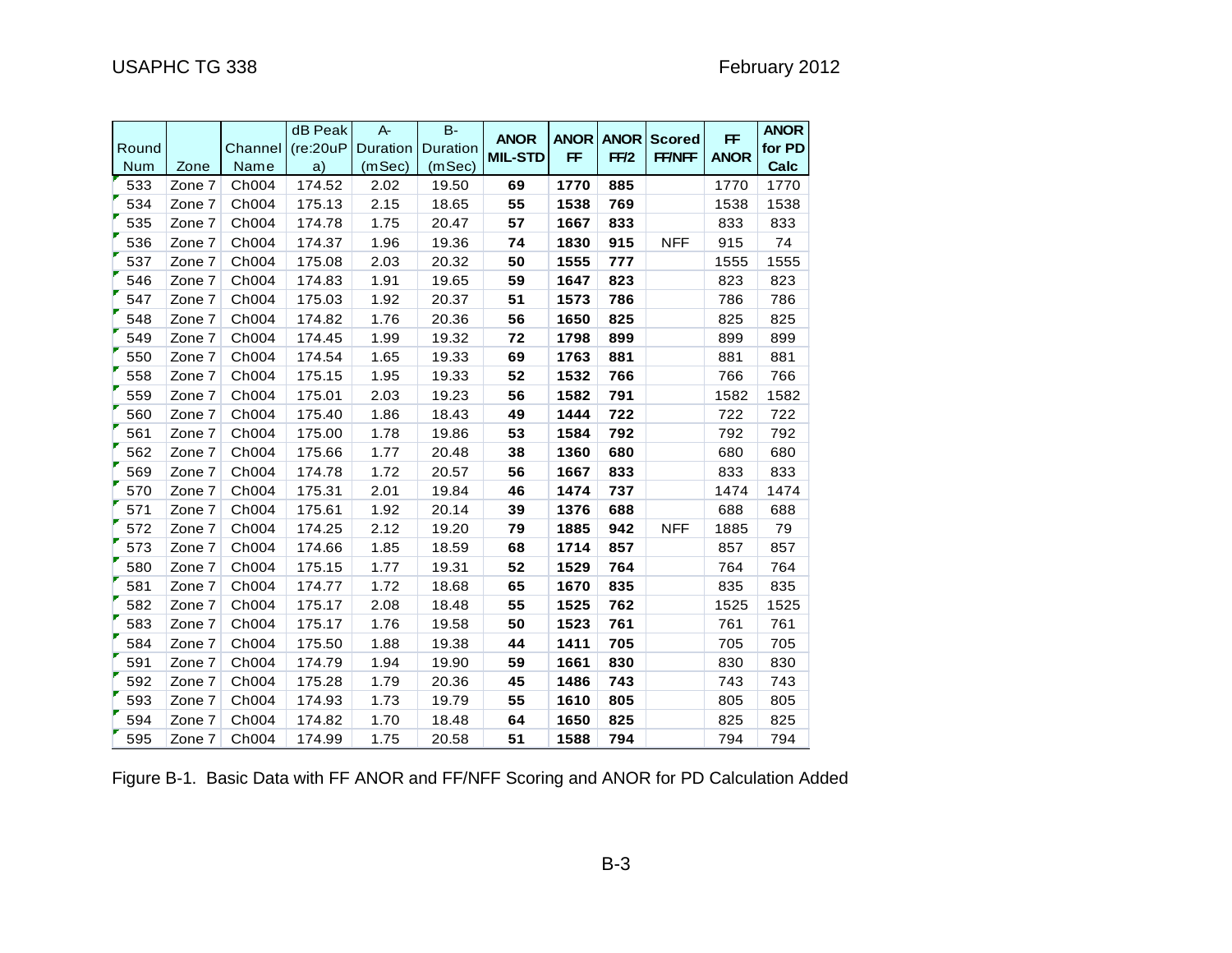| Round      |        | Channel | dB Peak<br>(re:20uP) | $A -$<br>Duration | $B -$<br>Duration | <b>ANOR</b><br><b>MIL-STD</b> | <b>ANOR</b><br><b>FF</b> | <b>ANOR</b><br>FF/2 | <b>Scored</b><br><b>FF/NFF</b> | <b>FF</b><br><b>ANOR</b> | <b>ANOR</b><br>for PD |
|------------|--------|---------|----------------------|-------------------|-------------------|-------------------------------|--------------------------|---------------------|--------------------------------|--------------------------|-----------------------|
| <b>Num</b> | Zone   | Name    | a)                   | (mSec)            | (mSec)            |                               |                          |                     |                                |                          | Calc                  |
| 536        | Zone 7 | Ch004   | 174.37               | 1.96              | 19.36             | 74                            | 1830                     | 915                 | <b>NFF</b>                     | 915                      | 74                    |
| 572        | Zone 7 | Ch004   | 174.25               | 2.12              | 19.20             | 79                            | 1885                     | 942                 | <b>NFF</b>                     | 1885                     | 79                    |
| 562        | Zone 7 | Ch004   | 175.66               | 1.77              | 20.48             | 38                            | 1360                     | 680                 |                                | 680                      | 680                   |
| 571        | Zone 7 | Ch004   | 175.61               | 1.92              | 20.14             | 39                            | 1376                     | 688                 |                                | 688                      | 688                   |
| 584        | Zone 7 | Ch004   | 175.50               | 1.88              | 19.38             | 44                            | 1411                     | 705                 |                                | 705                      | 705                   |
| 560        | Zone 7 | Ch004   | 175.40               | 1.86              | 18.43             | 49                            | 1444                     | 722                 |                                | 722                      | 722                   |
| 592        | Zone 7 | Ch004   | 175.28               | 1.79              | 20.36             | 45                            | 1486                     | 743                 |                                | 743                      | 743                   |
| 583        | Zone 7 | Ch004   | 175.17               | 1.76              | 19.58             | 50                            | 1523                     | 761                 |                                | 761                      | 761                   |
| 580        | Zone 7 | Ch004   | 175.15               | 1.77              | 19.31             | 52                            | 1529                     | 764                 |                                | 764                      | 764                   |
| 558        | Zone 7 | Ch004   | 175.15               | 1.95              | 19.33             | 52                            | 1532                     | 766                 |                                | 766                      | 766                   |
| 547        | Zone 7 | Ch004   | 175.03               | 1.92              | 20.37             | 51                            | 1573                     | 786                 |                                | 786                      | 786                   |
| 561        | Zone 7 | Ch004   | 175.00               | 1.78              | 19.86             | 53                            | 1584                     | 792                 |                                | 792                      | 792                   |
| 595        | Zone 7 | Ch004   | 174.99               | 1.75              | 20.58             | 51                            | 1588                     | 794                 |                                | 794                      | 794                   |
| 593        | Zone 7 | Ch004   | 174.93               | 1.73              | 19.79             | 55                            | 1610                     | 805                 |                                | 805                      | 805                   |
| 546        | Zone 7 | Ch004   | 174.83               | 1.91              | 19.65             | 59                            | 1647                     | 823                 |                                | 823                      | 823                   |
| 548        | Zone 7 | Ch004   | 174.82               | 1.76              | 20.36             | 56                            | 1650                     | 825                 |                                | 825                      | 825                   |
| 594        | Zone 7 | Ch004   | 174.82               | 1.70              | 18.48             | 64                            | 1650                     | 825                 |                                | 825                      | 825                   |
| 591        | Zone 7 | Ch004   | 174.79               | 1.94              | 19.90             | 59                            | 1661                     | 830                 |                                | 830                      | 830                   |
| 535        | Zone 7 | Ch004   | 174.78               | 1.75              | 20.47             | 57                            | 1667                     | 833                 |                                | 833                      | 833                   |
| 569        | Zone 7 | Ch004   | 174.78               | 1.72              | 20.57             | 56                            | 1667                     | 833                 |                                | 833                      | 833                   |
| 581        | Zone 7 | Ch004   | 174.77               | 1.72              | 18.68             | 65                            | 1670                     | 835                 |                                | 835                      | 835                   |
| 573        | Zone 7 | Ch004   | 174.66               | 1.85              | 18.59             | 68                            | 1714                     | 857                 |                                | 857                      | 857                   |
| 550        | Zone 7 | Ch004   | 174.54               | 1.65              | 19.33             | 69                            | 1763                     | 881                 |                                | 881                      | 881                   |
| 549        | Zone 7 | Ch004   | 174.45               | 1.99              | 19.32             | 72                            | 1798                     | 899                 |                                | 899                      | 899                   |
| 570        | Zone 7 | Ch004   | 175.31               | 2.01              | 19.84             | 46                            | 1474                     | 737                 |                                | 1474                     | 1474                  |
| 582        | Zone 7 | Ch004   | 175.17               | 2.08              | 18.48             | 55                            | 1525                     | 762                 |                                | 1525                     | 1525                  |
| 534        | Zone 7 | Ch004   | 175.13               | 2.15              | 18.65             | 55                            | 1538                     | 769                 |                                | 1538                     | 1538                  |
| 537        | Zone 7 | Ch004   | 175.08               | 2.03              | 20.32             | 50                            | 1555                     | 777                 |                                | 1555                     | 1555                  |
| 559        | Zone 7 | Ch004   | 175.01               | 2.03              | 19.23             | 56                            | 1582                     | 791                 |                                | 1582                     | 1582                  |
| 533        | Zone 7 | Ch004   | 174.52               | 2.02              | 19.50             | 69                            | 1770                     | 885                 |                                | 1770                     | 1770                  |

Figure B-2. Data After Sorting on "ANOR for PD Calc." Column